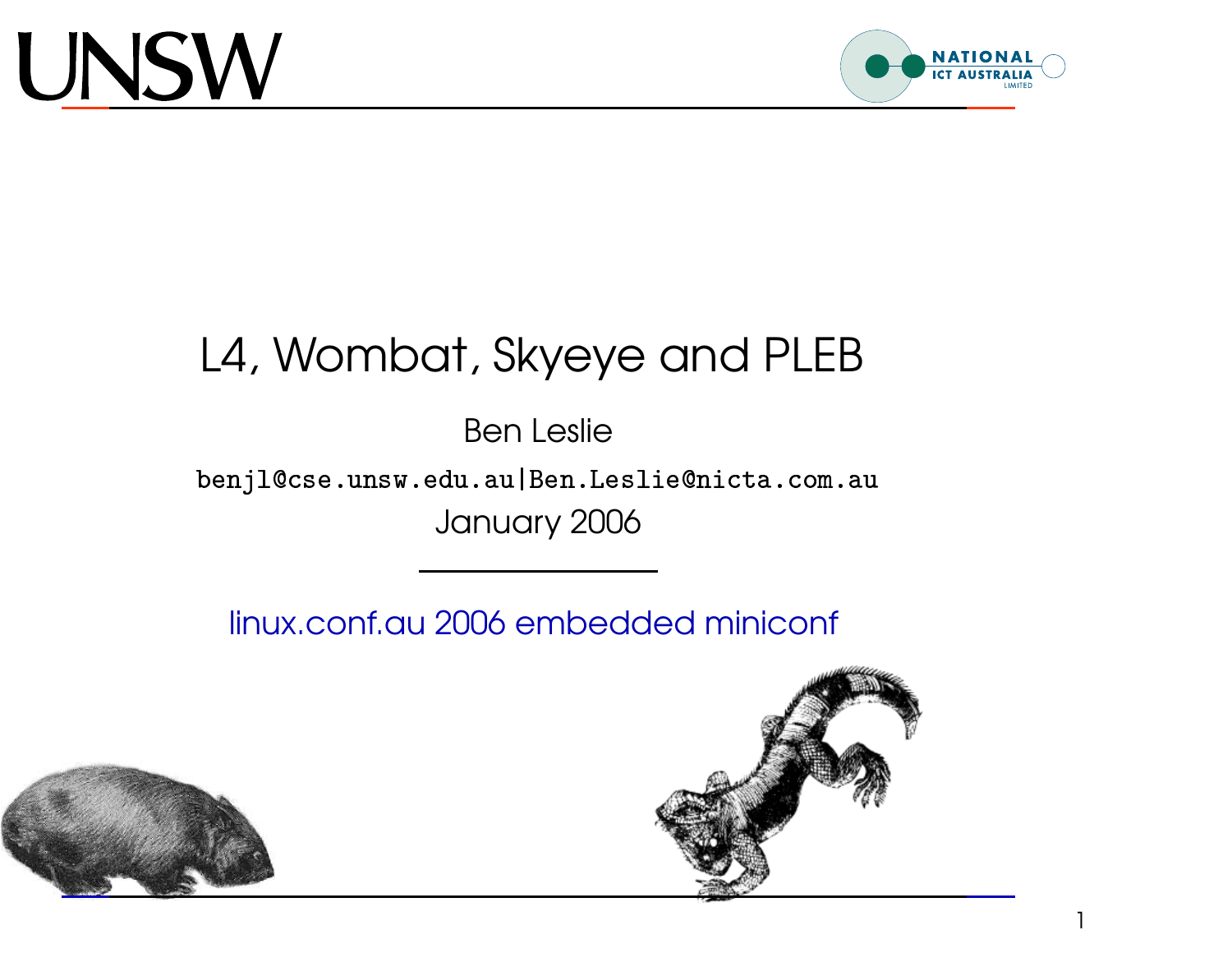

#### Who am I?

- Research engineer for NICTA's ERTOS program.
- UNSW PhD student.
- Other work includes user-level device drivers on L4 and Linux.
- Virtualisation on L4, Xen, User-mode Linux.
- Various google maps hackery.
- pyAnnodex python bindings for Annodex.

http://www.benno.id.au/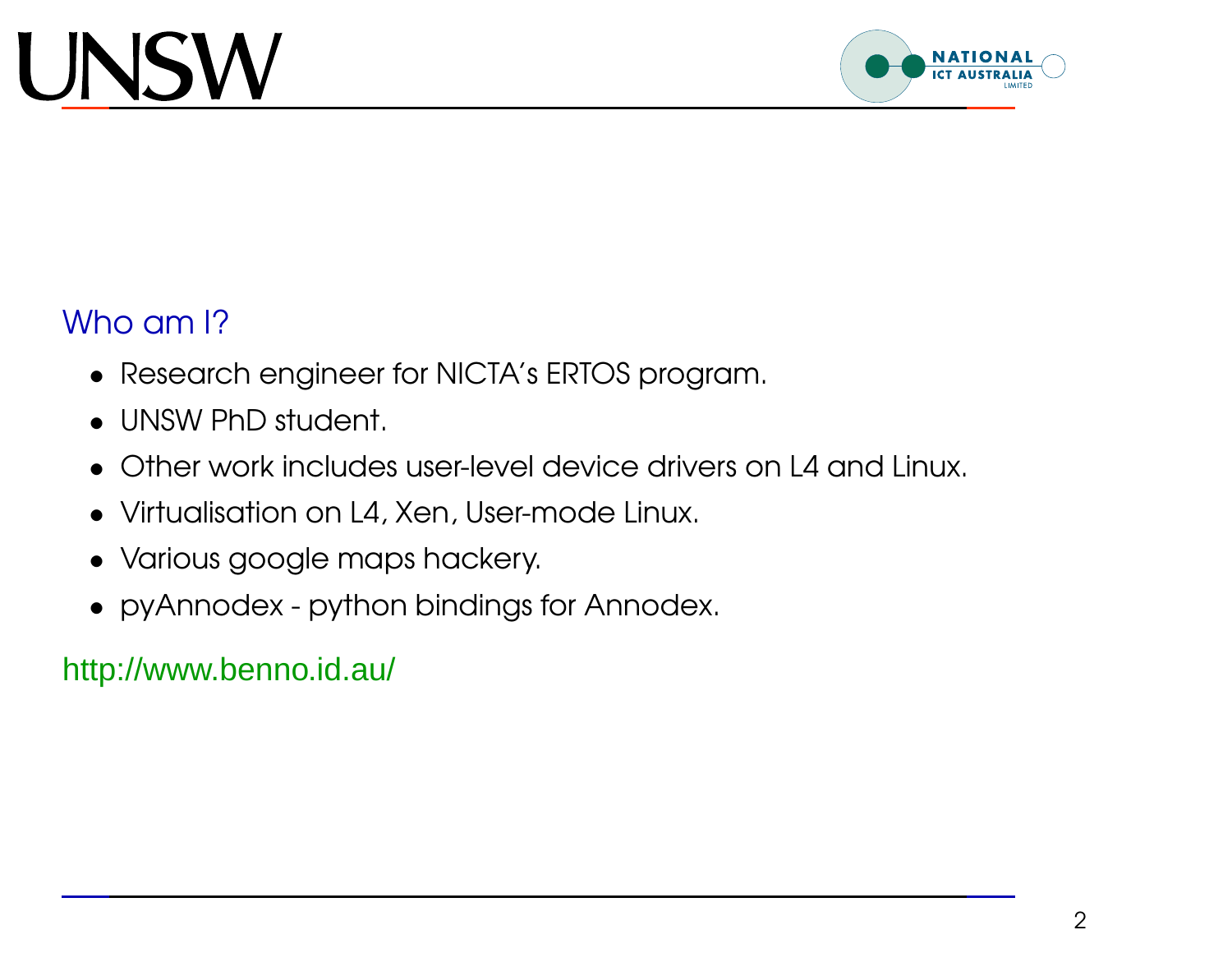## **JNSW**



### What is NICTA?

#### Australia's ICT Research Centre of Excellence

- Creation of technology for use in society, the market, and the environment.
- Funded by federal, ACT and NSW state governments and ANU and UNSW.
- Provide educational opportunities.
- Help reduce ICT spending deficit.

#### http://www.nicta.com.au/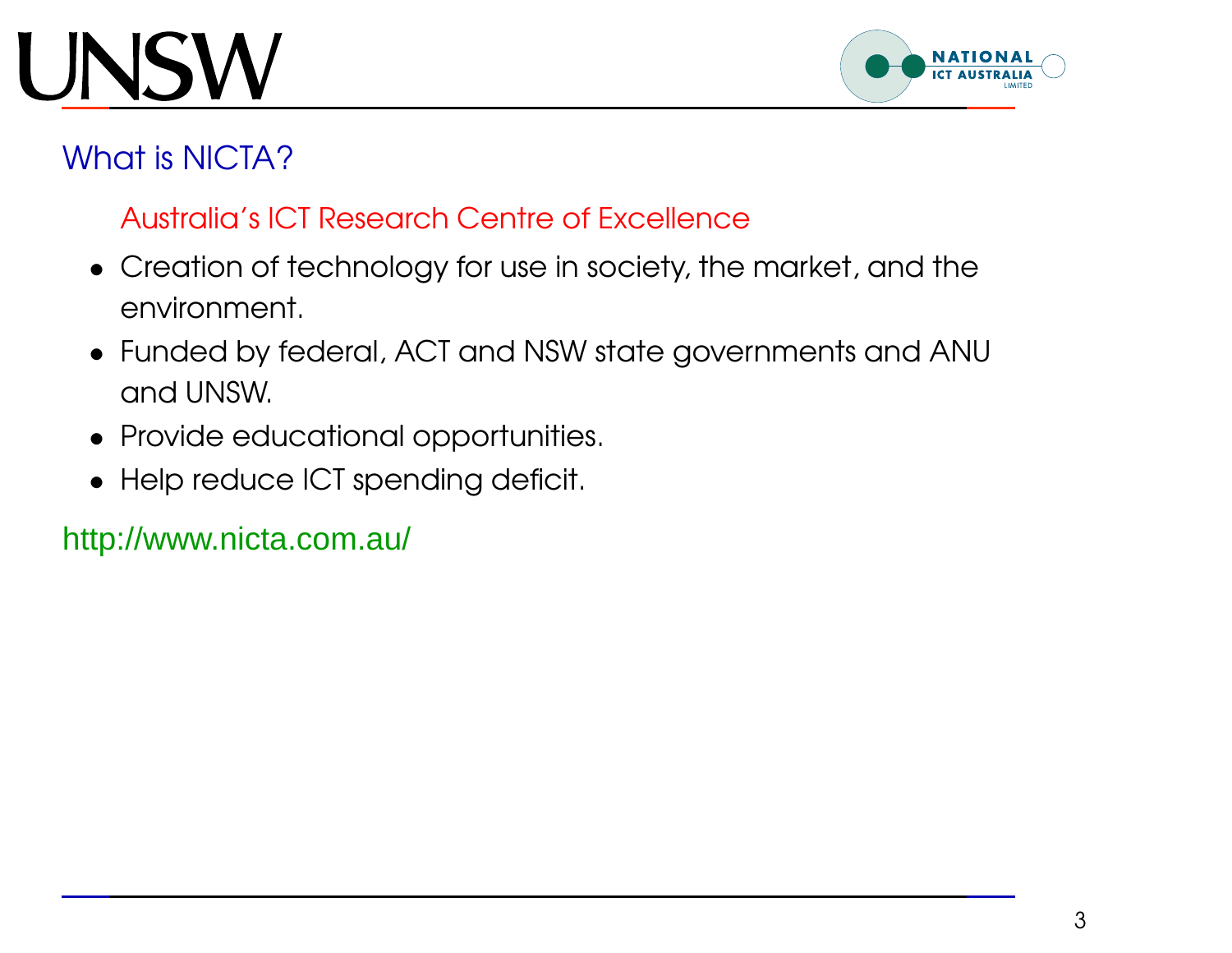## NSW



### What is NICTA?

#### Australia's ICT Research Centre of Excellence

- Creation of technology for use in society, the market, and the environment.
- Funded by federal, ACT and NSW state governments and ANU and UNSW.
- Provide educational opportunities.
- Help reduce ICT spending deficit.

#### http://www.nicta.com.au/

### What is ERTOS?

- Embedded, Real-time, and Operating Systems Program.
- Aim to produce reliable and trustworthy embedded software.
- Produce practical software, not just research outcomes.
- Dedicated to producing open source software.

#### http://www.ertos.nicta.com.au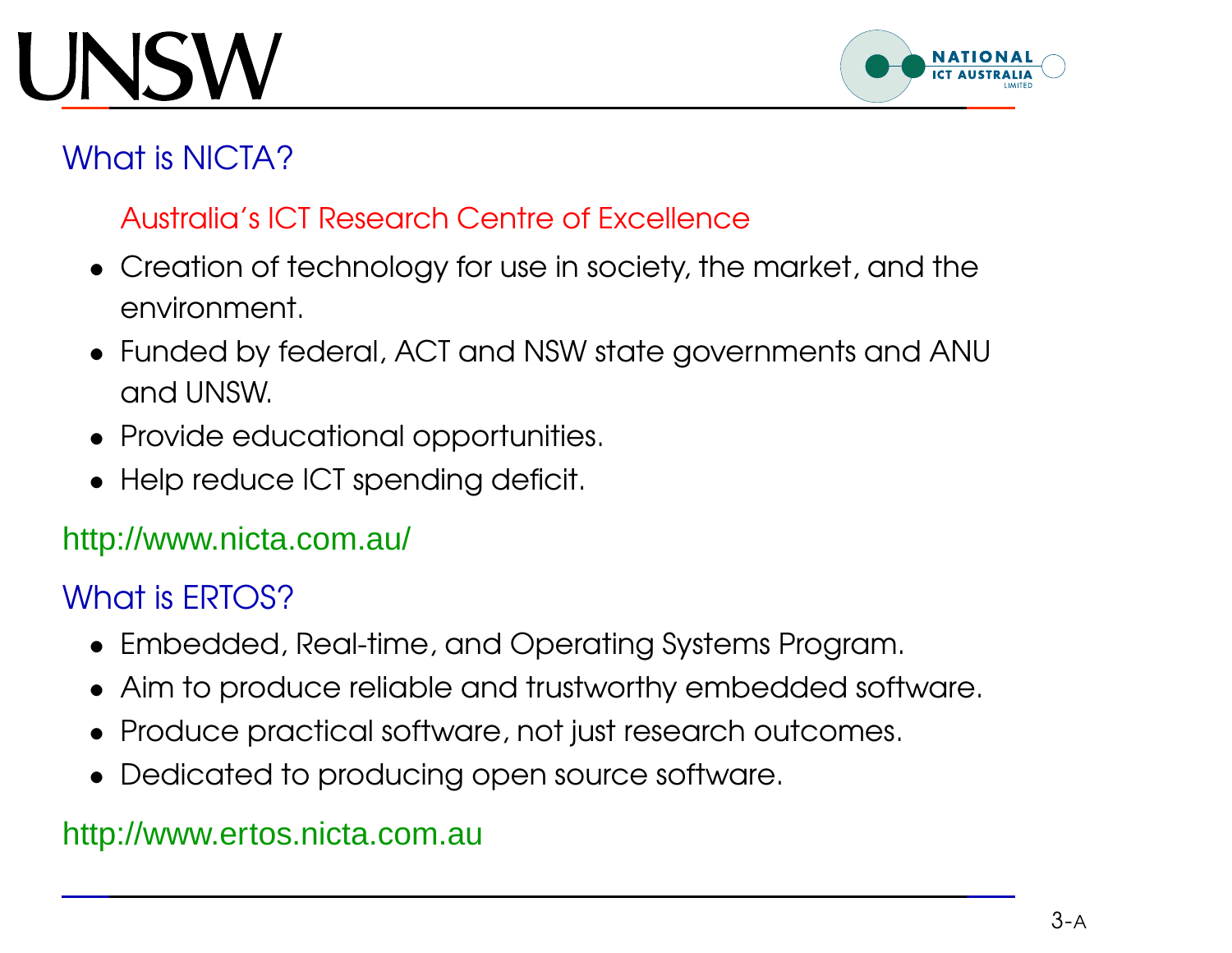

- **→ L4 microkernel**
- **→ Wombat**
- $\rightarrow$  Skyeye
- → PLEB2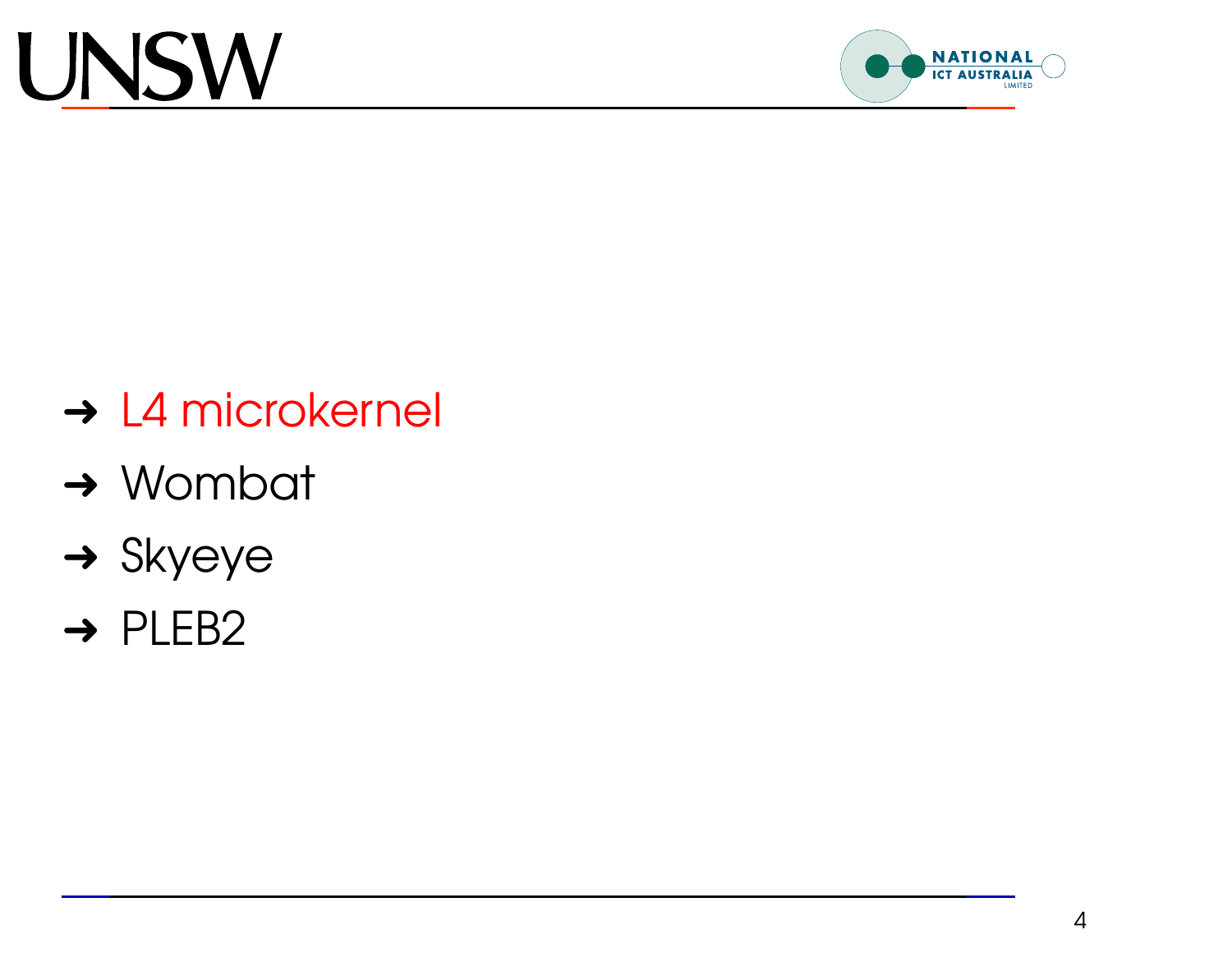

### WHAT IS A MICROKERNEL?

• Provides mechanisms, not policy



• Small

10k LOC, 70kb binary

• Fast

< 300 cycle context switch, <sup>&</sup>lt; 150 cycle IPC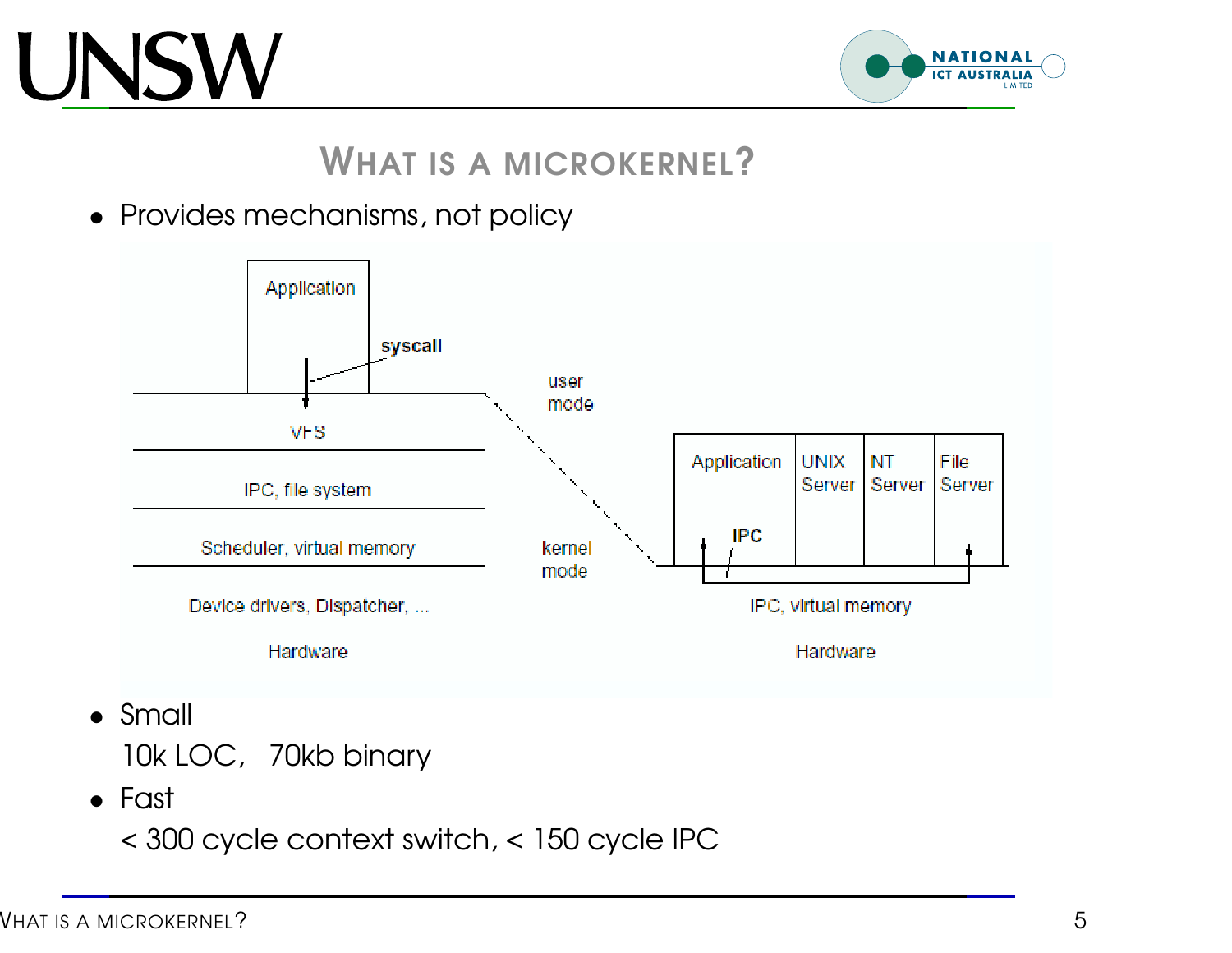

### ADVANTAGES OF A MICROKERNEL

- **→ Smaller trusted computing base:** 
	- **→** Robustness
	- **→ Security**
- **→ Modularity**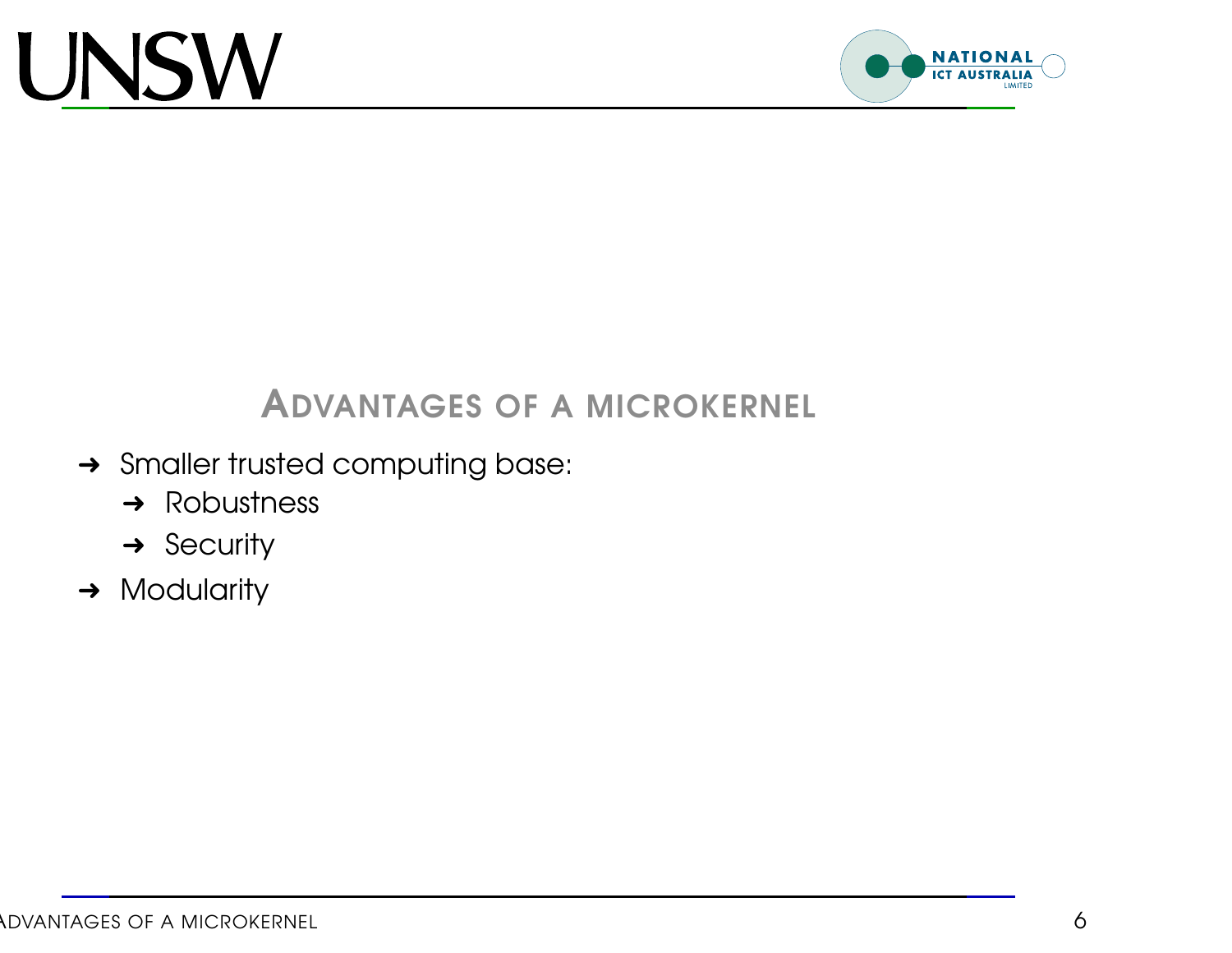

L4::NICTA-EMBEDDED

- **→** An implementation of the L4 N1 specification.
- → Based on the L4Ka codebase (http://l4ka.org).
- **→ Written in C++ and assembler.**
- $\rightarrow$  BSD style license.
- **→** Available from a wide range of architectures.
	- ARM, x86, MIPS
	- IA64, PowerPC, PowerPC embedded, Blackfin

http://www.ertos.nicta.com.au/l4/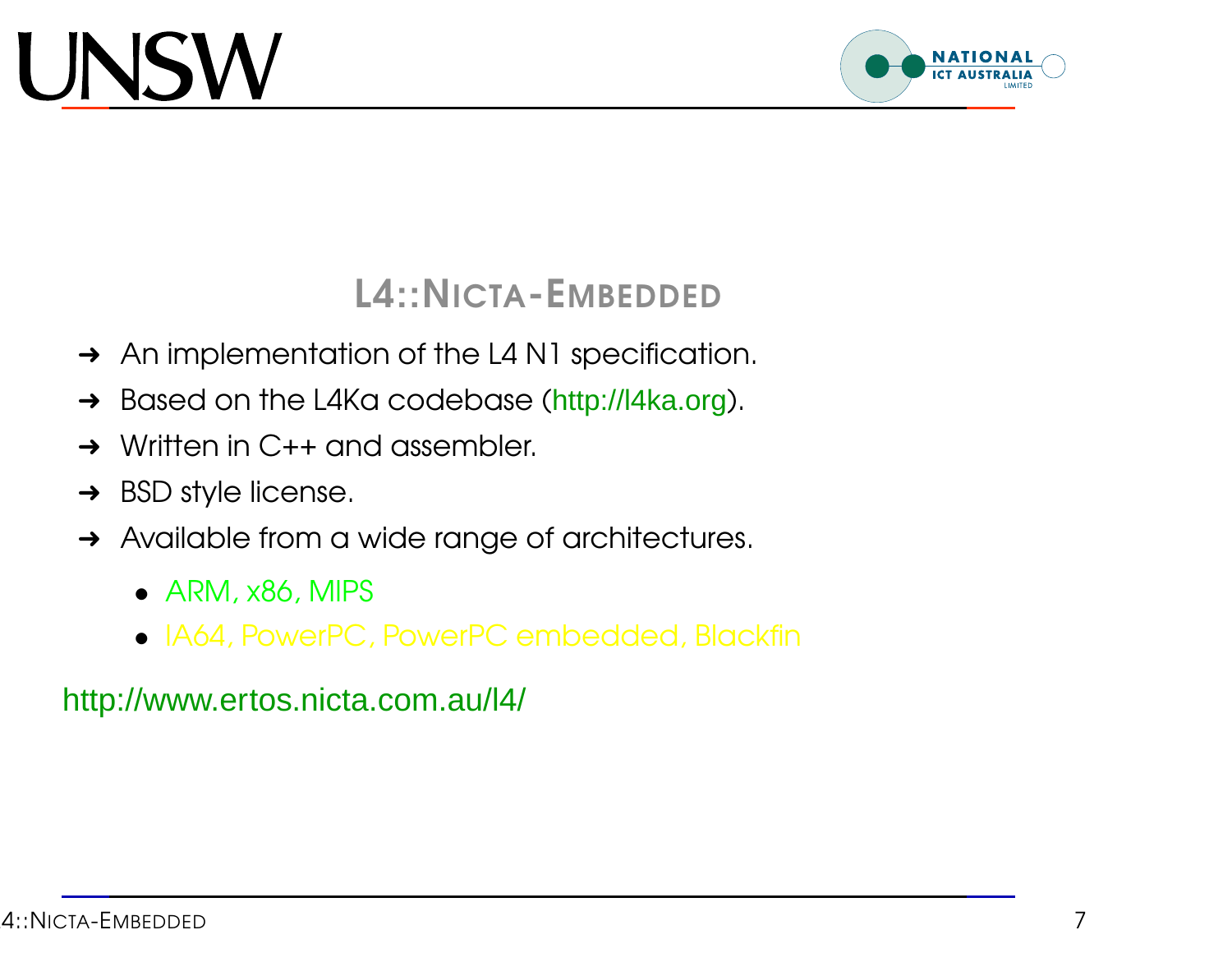## **JNSV**



### L4 BASED EMBEDDED PROJECTS

### Kenge

- $\rightarrow$  Libraries: data structures, drivers,  $1$ ibc, L4 convenience libraries
- → Build system: generate boot images for different platforms
- → Tools: dite, Magpie IDL compiler, dd\_ds1.py

#### Iguana

- → An L4 based OS "personality"
- **→** Designed for embedded systems
- **→** Designed for running legacy systems
- **→ Mungi derivative**

### **Wombat**

- **→** An port of Linux 2.6 to Iguana
- **→** Portable approach

#### http://www.ertos.nicta.com.au/software/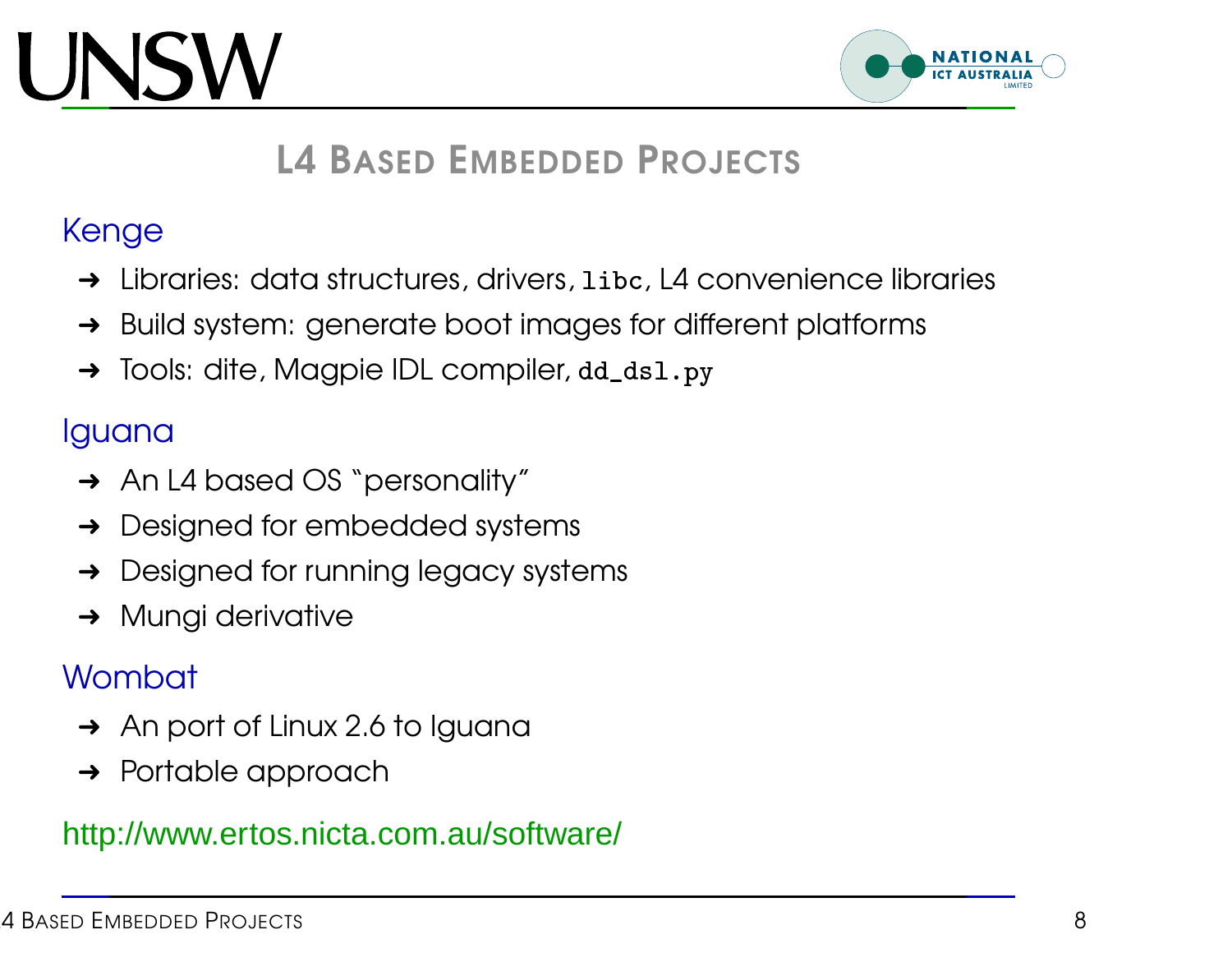

- **→ L4 microkernel**
- **→ Wombat**
- $\rightarrow$  Skyeye
- → PLEB2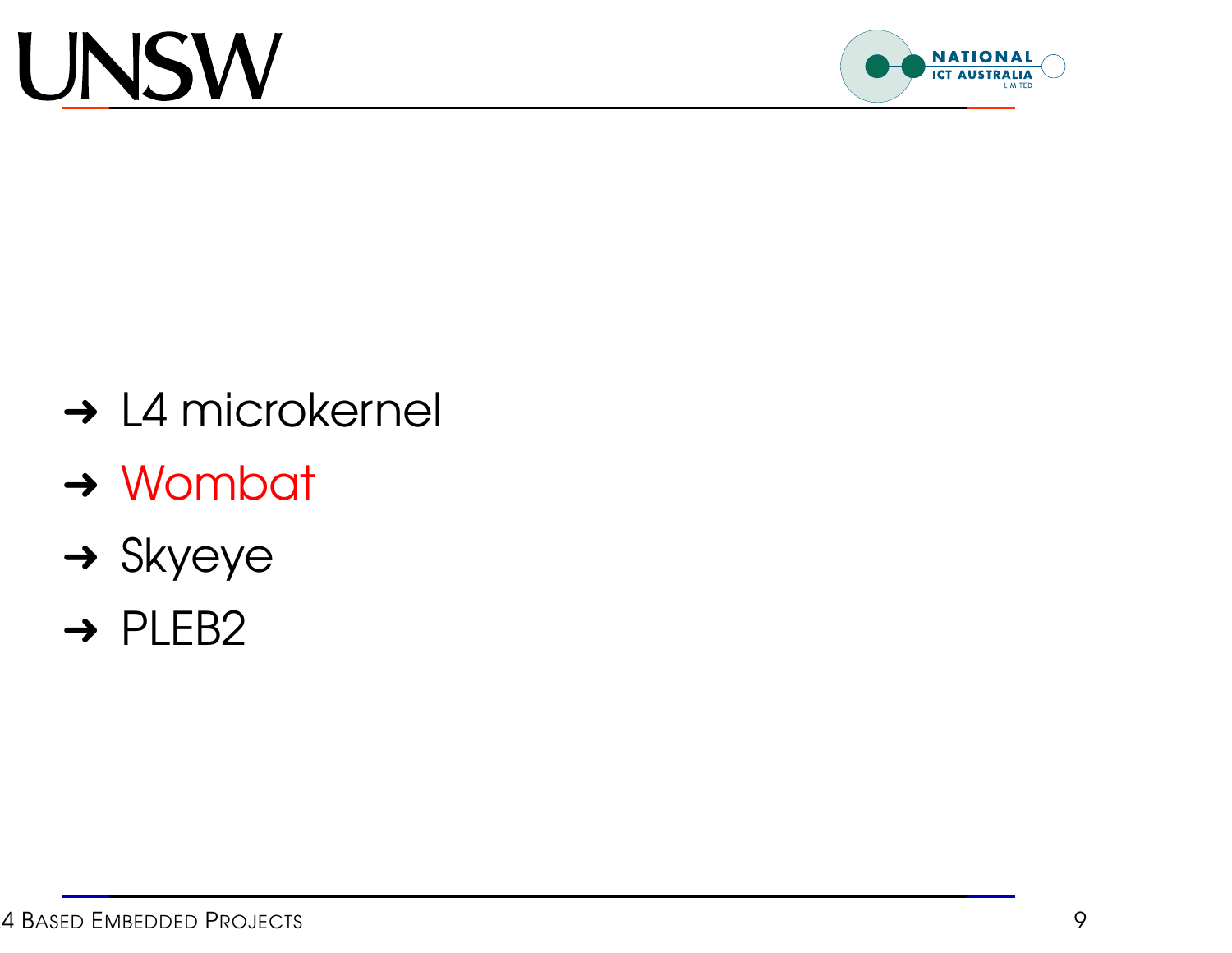

### WOMBAT: RUNNING LINUX ON THE L4  $\mu$ KERNEL

| <b>Linux</b><br>user process<br><b>Wombat</b> | <b>Linux</b><br>user process | L4<br>user process |
|-----------------------------------------------|------------------------------|--------------------|
| <b>L4 microkernel</b>                         |                              |                    |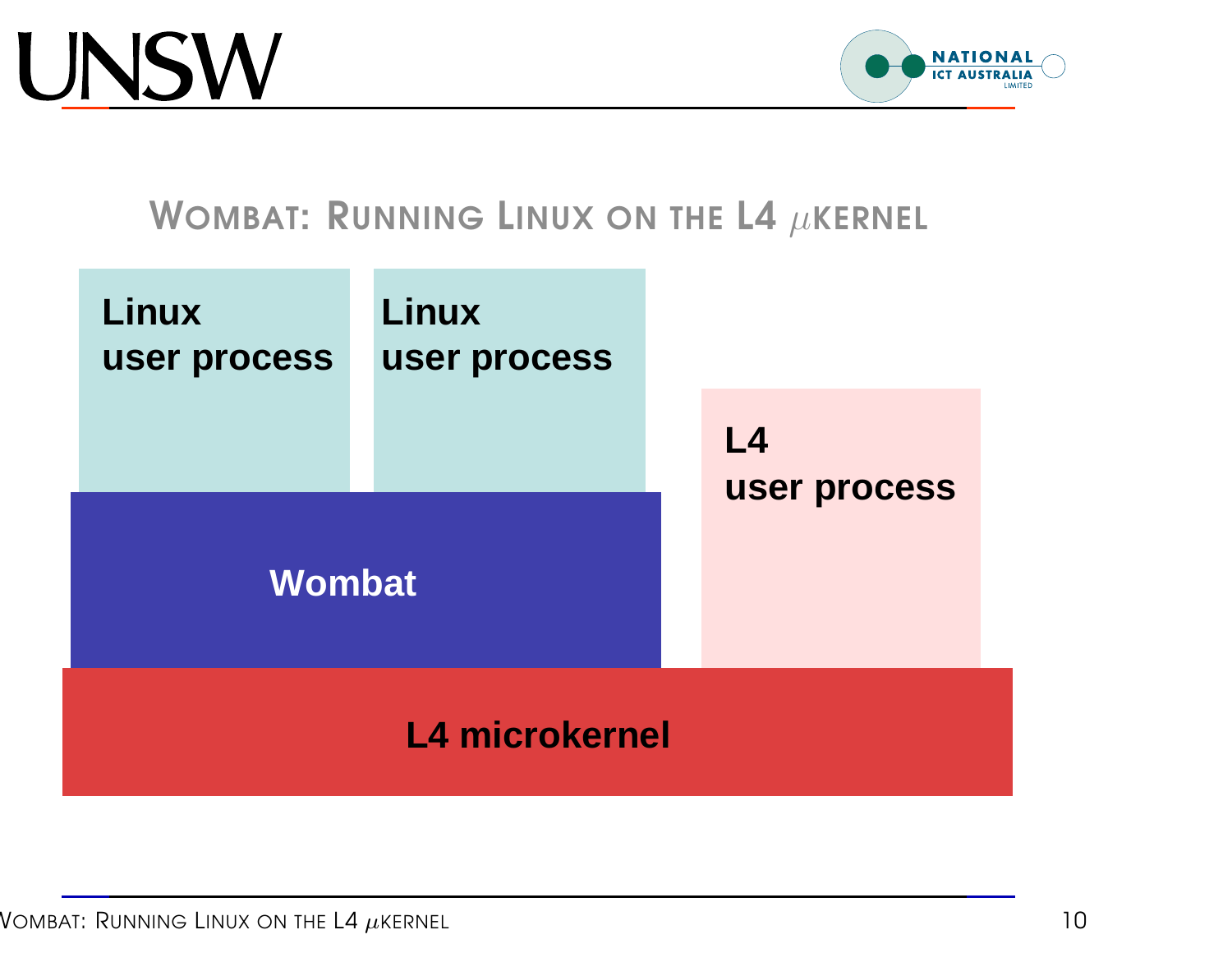

### **MOTIVATION**

### Why would anyone want to use this?

- **→** Real-time applications
- $\rightarrow$  Robustness
- $\rightarrow$  Security
- $\rightarrow$  License issues
- **→ Portability**

http://www.ertos.nicta.com.au/software/wombat/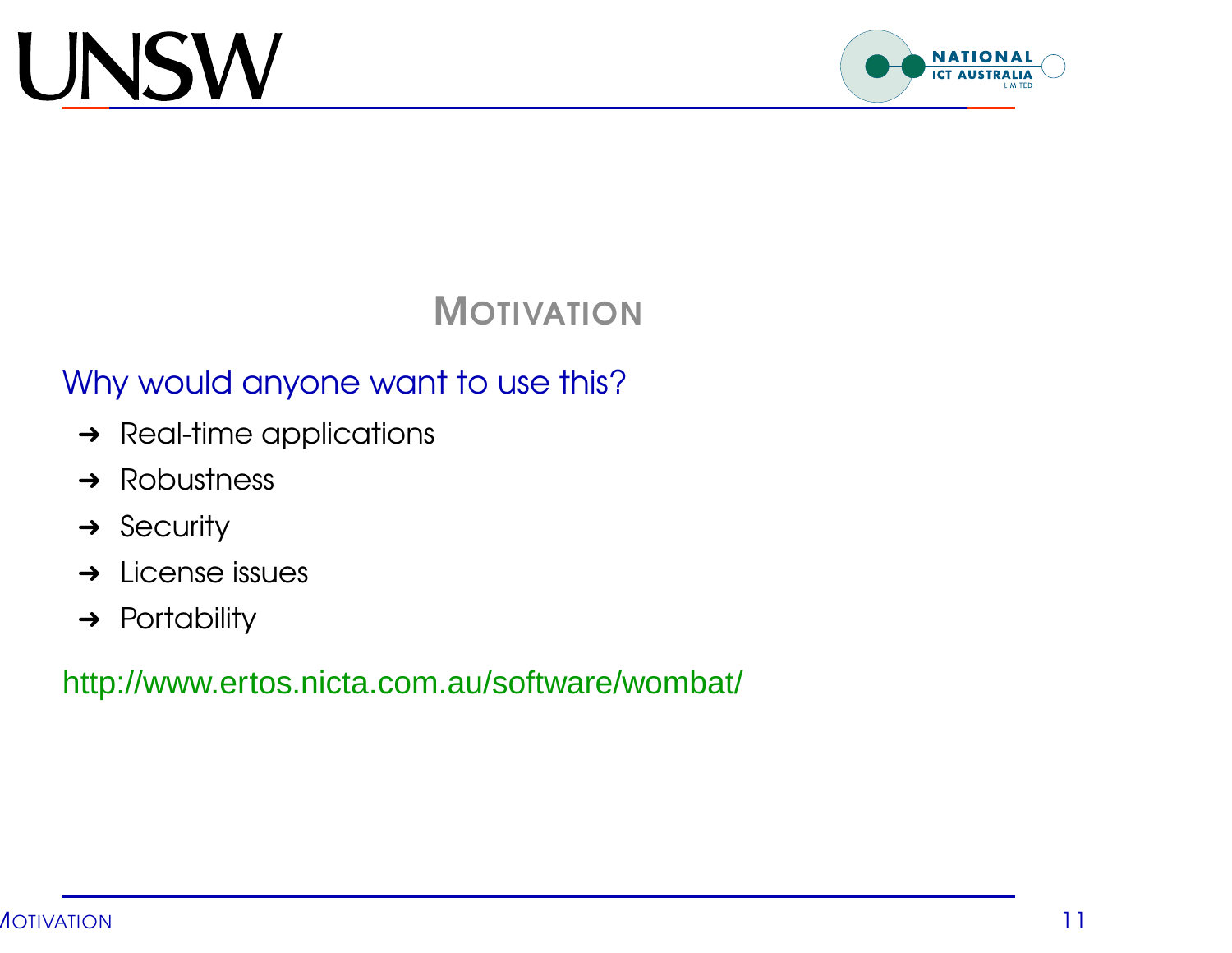

- **→ L4 microkernel**
- **→ Wombat**
- → Skyeye
- → PLEB2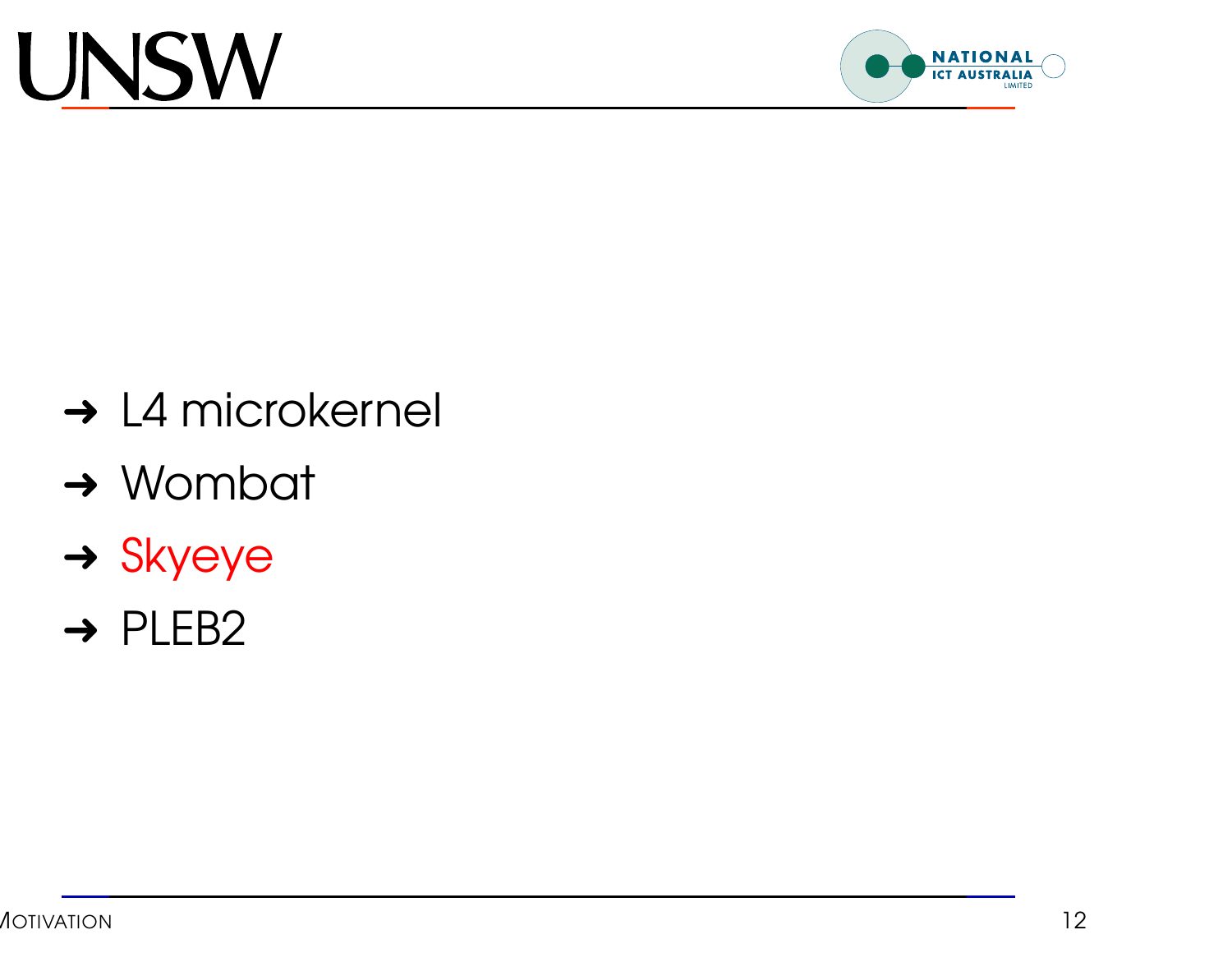

SKYEYE: <sup>A</sup> FULL SYSTEM SIMULATOR FOR ARM

- Simulates full instruction set and peripherals.
- Based on ARMulator.
- Supports StrongARM and Xscale.
- GDB support. (Slightly buggy!)
- Primary developers from Tsinghua University, China.
- Many other developers from around the world.
- Cross-platform: Linux, Mac OS X, Windows.

### http://www.skyeye.org/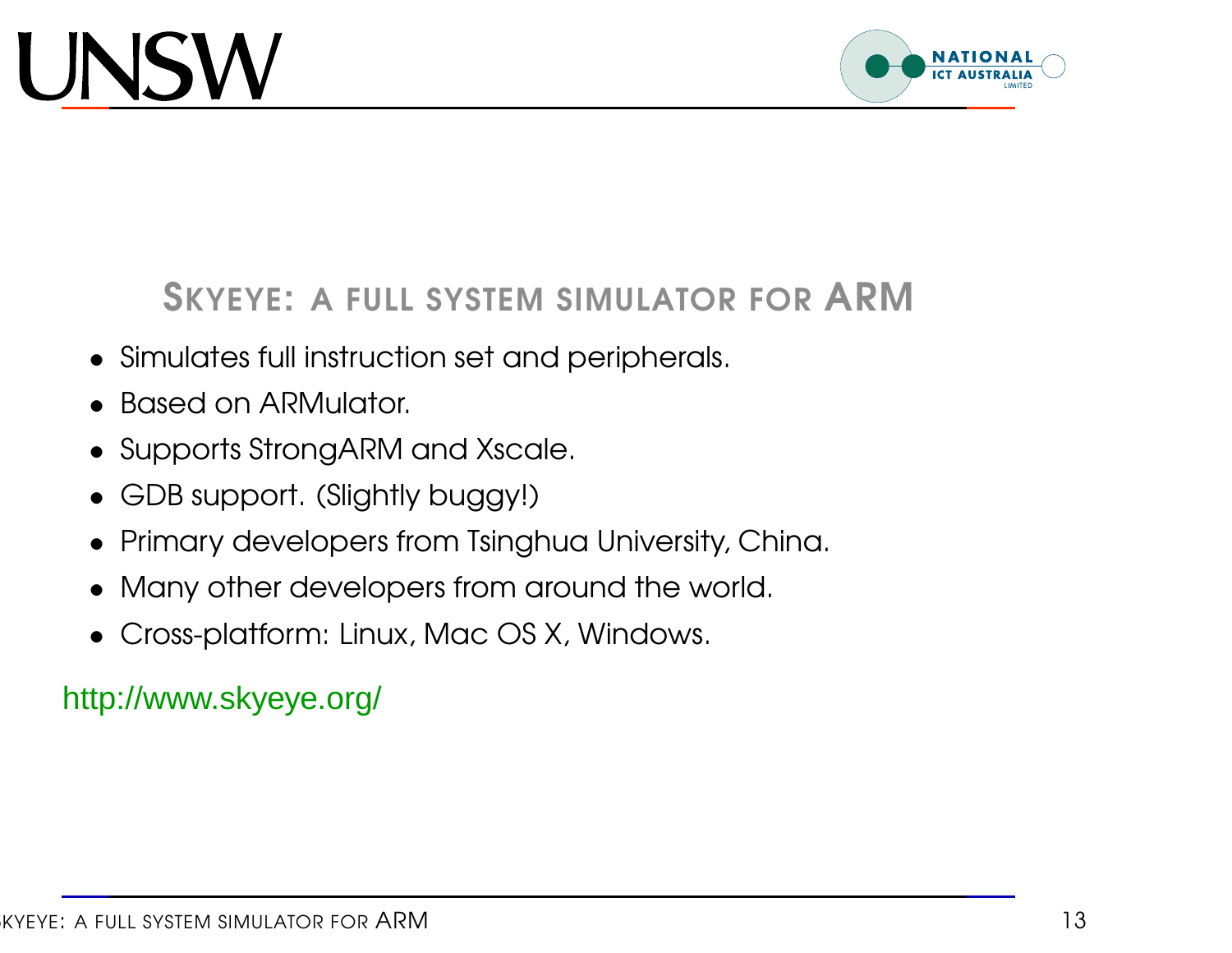

- **→ L4 microkernel**
- **→ Wombat**
- $\rightarrow$  Skyeye
- → PLEB2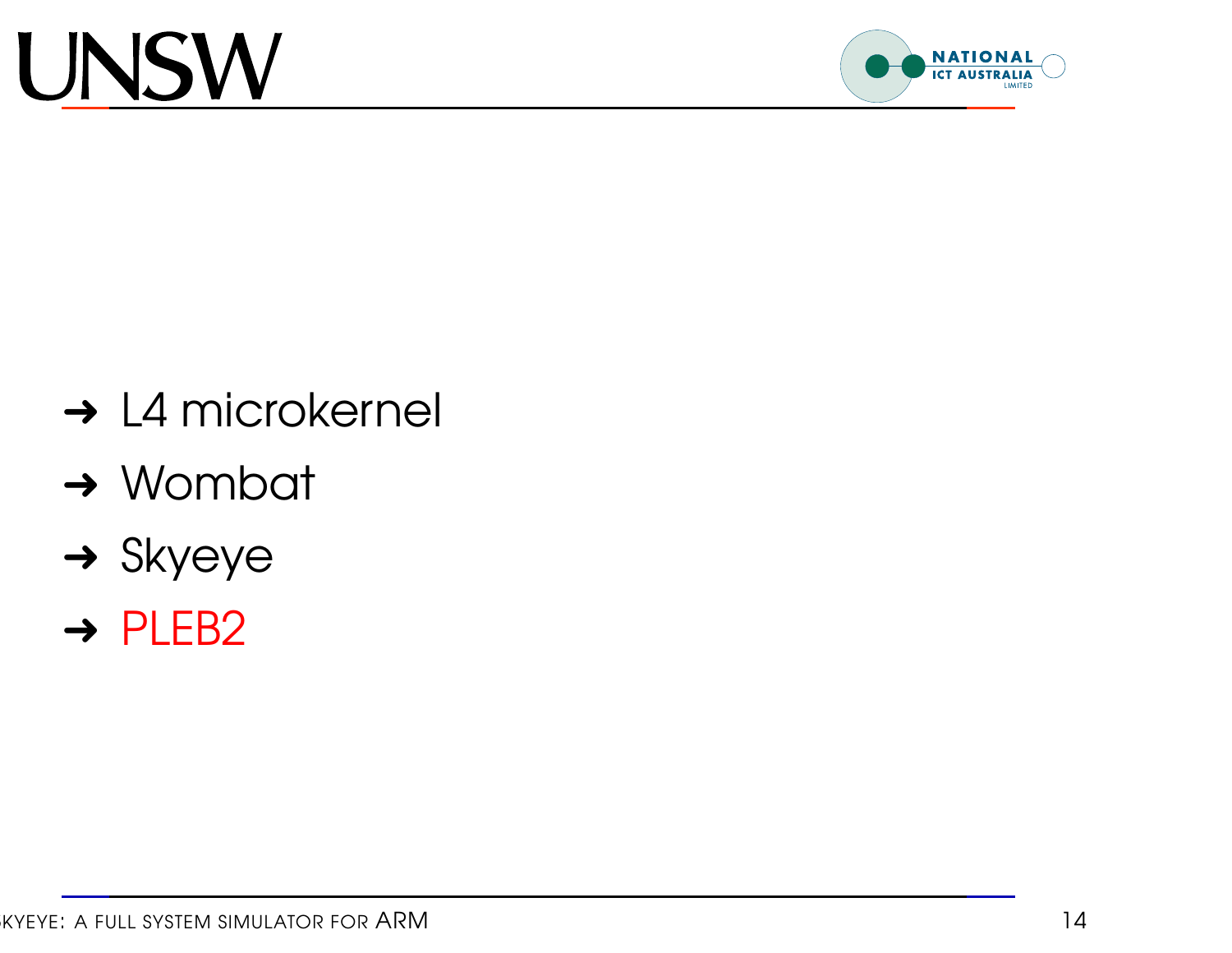## JNSW



### PLEB2

#### Pocket Linux Embedded Board

• Original PLEB project started in 1998 by Adam Wiggins.

#### Specs

- Intel Xscale PXA255400MHz.
- SDRAM (32MB) and Flash (8MB).
- AVR microcontroller: remote reset, JTAG, measure power usage.
- Stackable daughter cards.
- 100mm <sup>x</sup> 70mm footprint (same as 2.5" harddrive).

#### Network/IDE/USB Daughter Board

- LAN91C11 Ethernet controller.
- SL81HS USB Host chip.
- IDE interface to memory bus.

#### http://www.ertos.nicta.com.au/hardware/pleb/